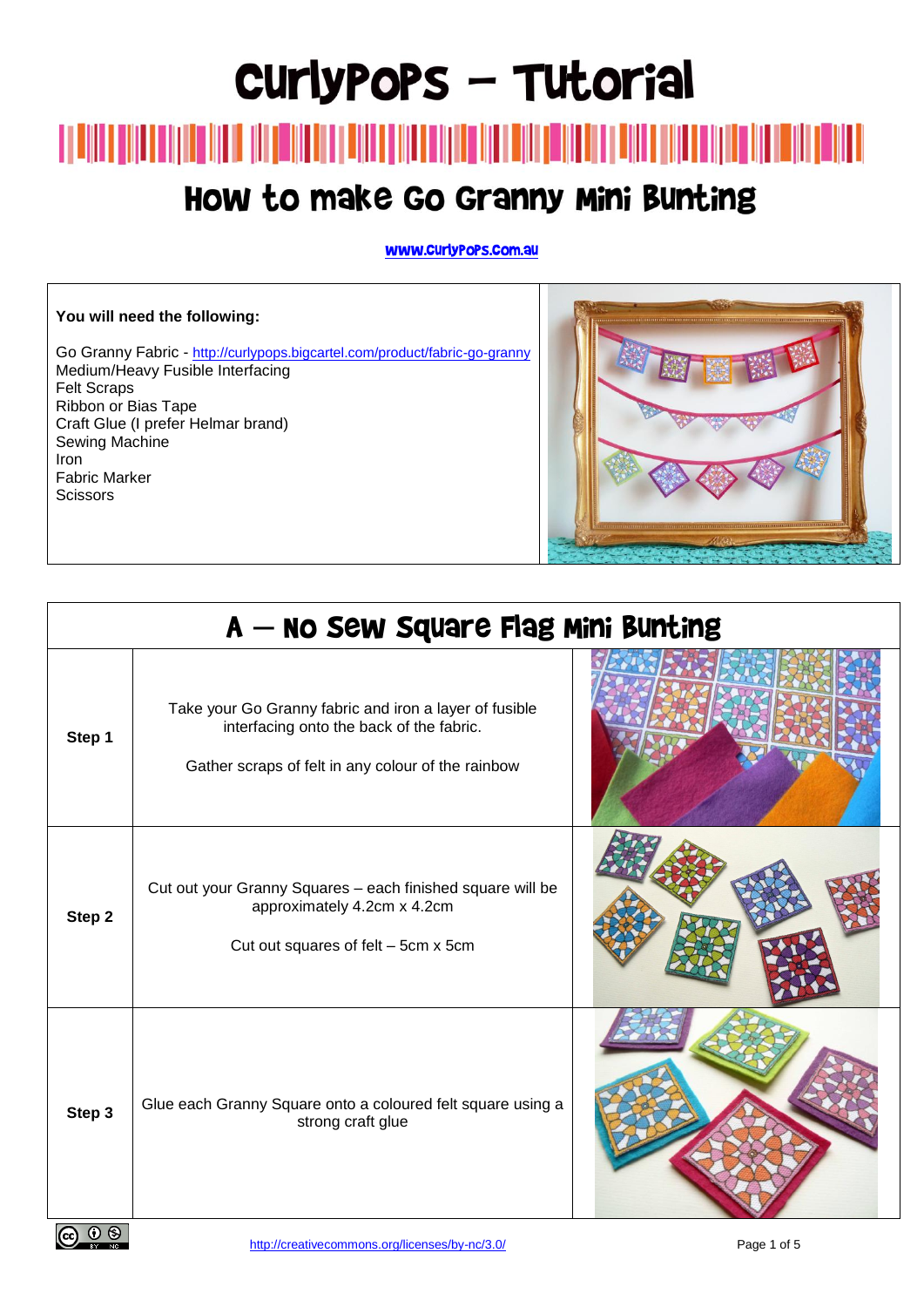### How to make Go Granny Mini Bunting

| Step 4 | Cut a piece of ribbon or bias tape 50cm long and iron flat<br>Arrange your squares into the order you would like them to<br>hang                                                   |  |
|--------|------------------------------------------------------------------------------------------------------------------------------------------------------------------------------------|--|
| Step 5 | Find the centre of the ribbon or bias tape and glue down your<br>first Granny Square (make sure your Granny Square sits on<br>top of the ribbon / bias tape to hide the glue mark) |  |
| Step 6 | Measure a 2cm gap between each Granny Square and glue<br>them all to the ribbon / bias tape.<br>Wait for the glue to dry and voila - No Sew Mini Bunting!                          |  |

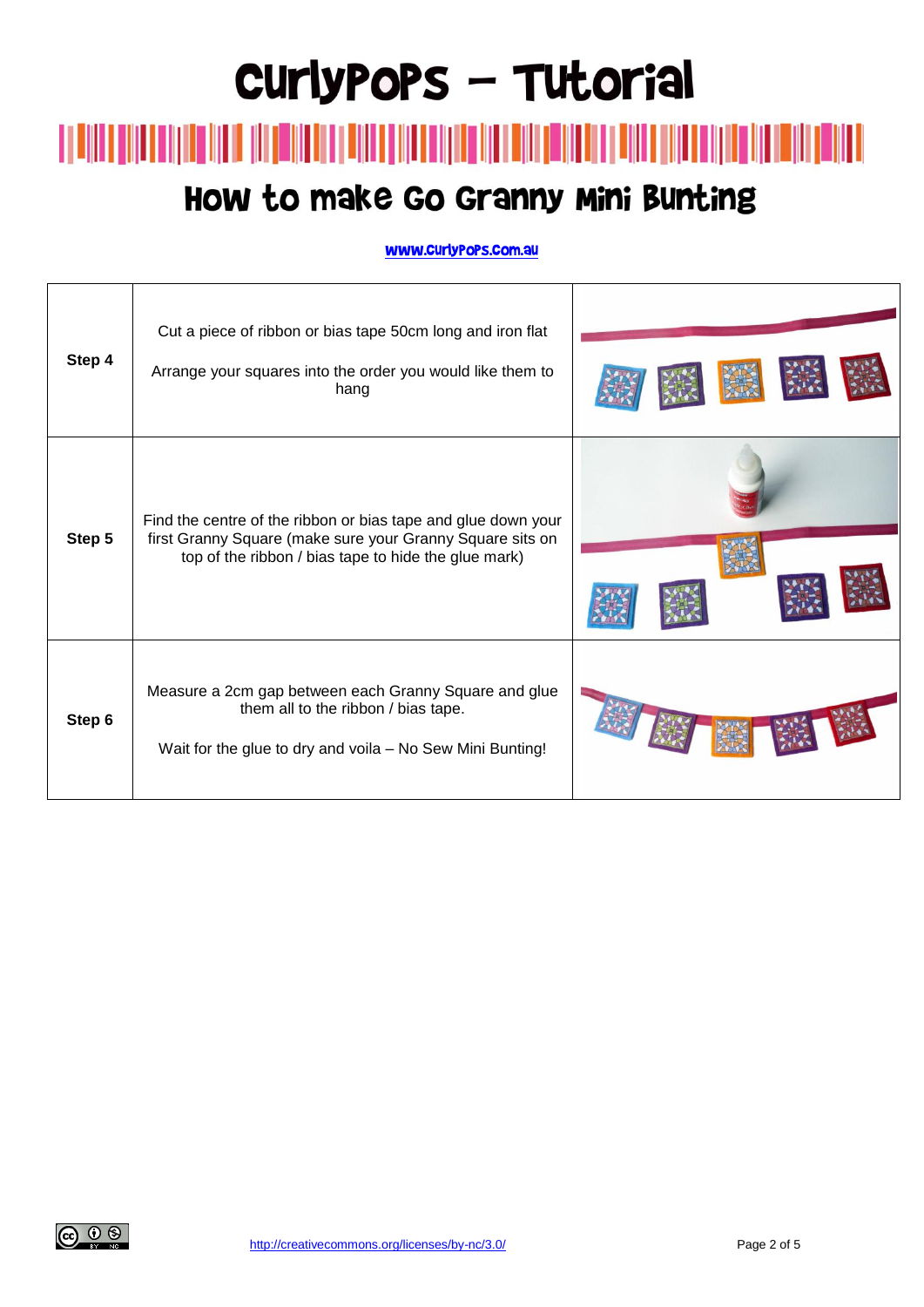#### How to make Go Granny Mini Bunting

| <b>B</b> — Triangle Mini Bunting |                                                                                                                                                                                             |  |  |  |
|----------------------------------|---------------------------------------------------------------------------------------------------------------------------------------------------------------------------------------------|--|--|--|
| Step 1                           | Take your Go Granny fabric and iron a<br>layer of fusible interfacing onto the<br>back of the fabric.<br>Cut out your Granny Squares and then<br>cut three in half to make triangles        |  |  |  |
| Step 2                           | Cut a piece of bias tape 50cm long and<br>iron it in half along the length of the<br>tape to make fold over binding<br>Arrange five triangles into the order<br>you would like them to hang |  |  |  |
| Step 3                           | Find the centre point, pin your triangles<br>in place and then sew down the length<br>of the binding<br>Voila - Mini Triangle Bunting!                                                      |  |  |  |

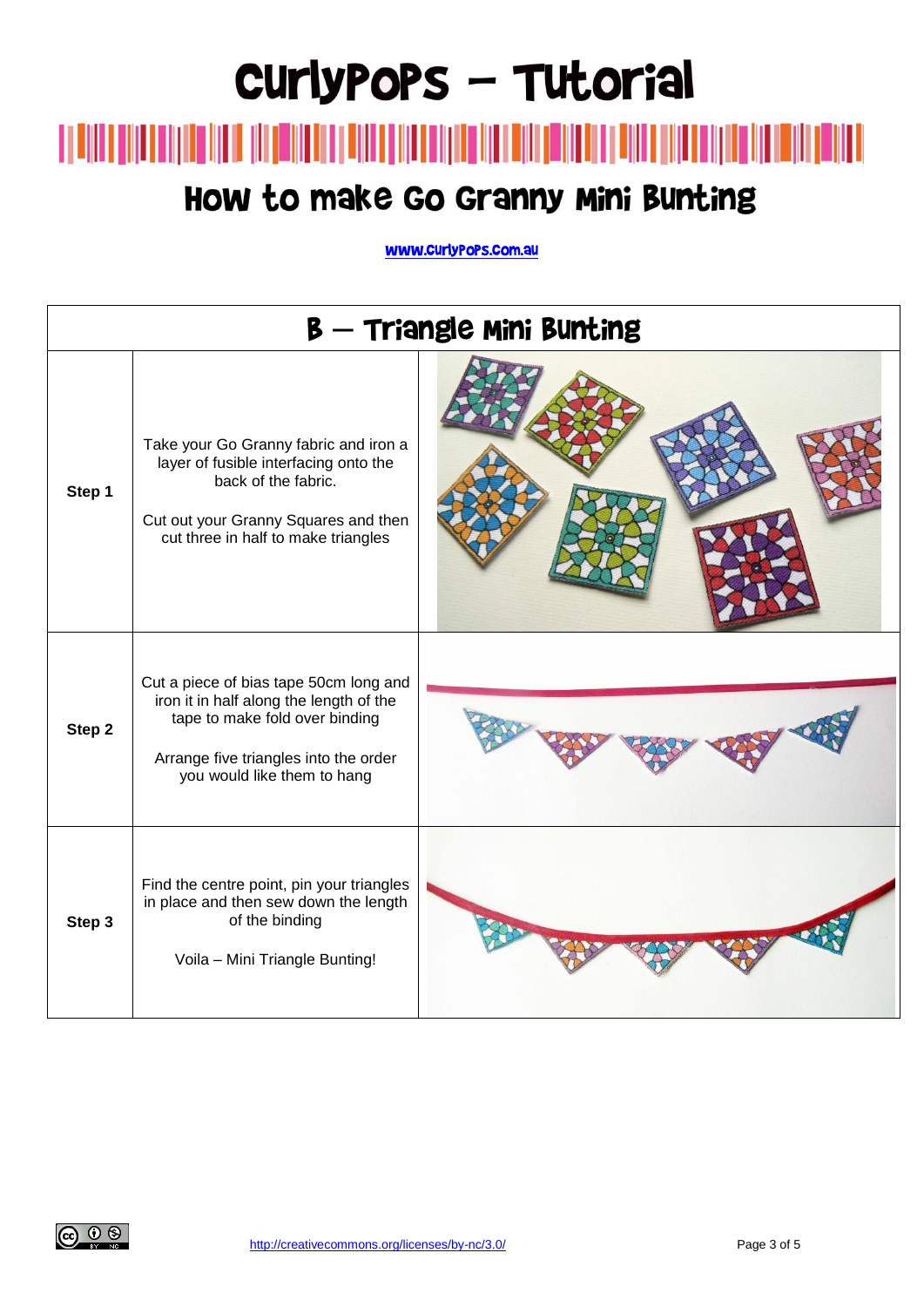### 

#### How to make Go Granny Mini Bunting

| C - Diamond Mini Bunting |                                                                                                                                                                                         |  |
|--------------------------|-----------------------------------------------------------------------------------------------------------------------------------------------------------------------------------------|--|
| Step 1                   | Take your Go Granny fabric and iron a layer of fusible<br>interfacing onto the back of the fabric.<br>Gather scraps of felt in any colour of the rainbow                                |  |
| Step 2                   | Cut out your Granny Squares - each finished square will be<br>approximately 4.2cm x 4.2cm<br>Cut out squares of felt - 5cm x 5cm                                                        |  |
| Step 3                   | Glue each Granny Square onto a coloured felt square using a<br>strong craft glue                                                                                                        |  |
| Step 4                   | Cut a piece of bias tape 50cm long and iron it in half along<br>the length of the tape to make fold over binding<br>Arrange five diamonds into the order you would like them to<br>hang |  |